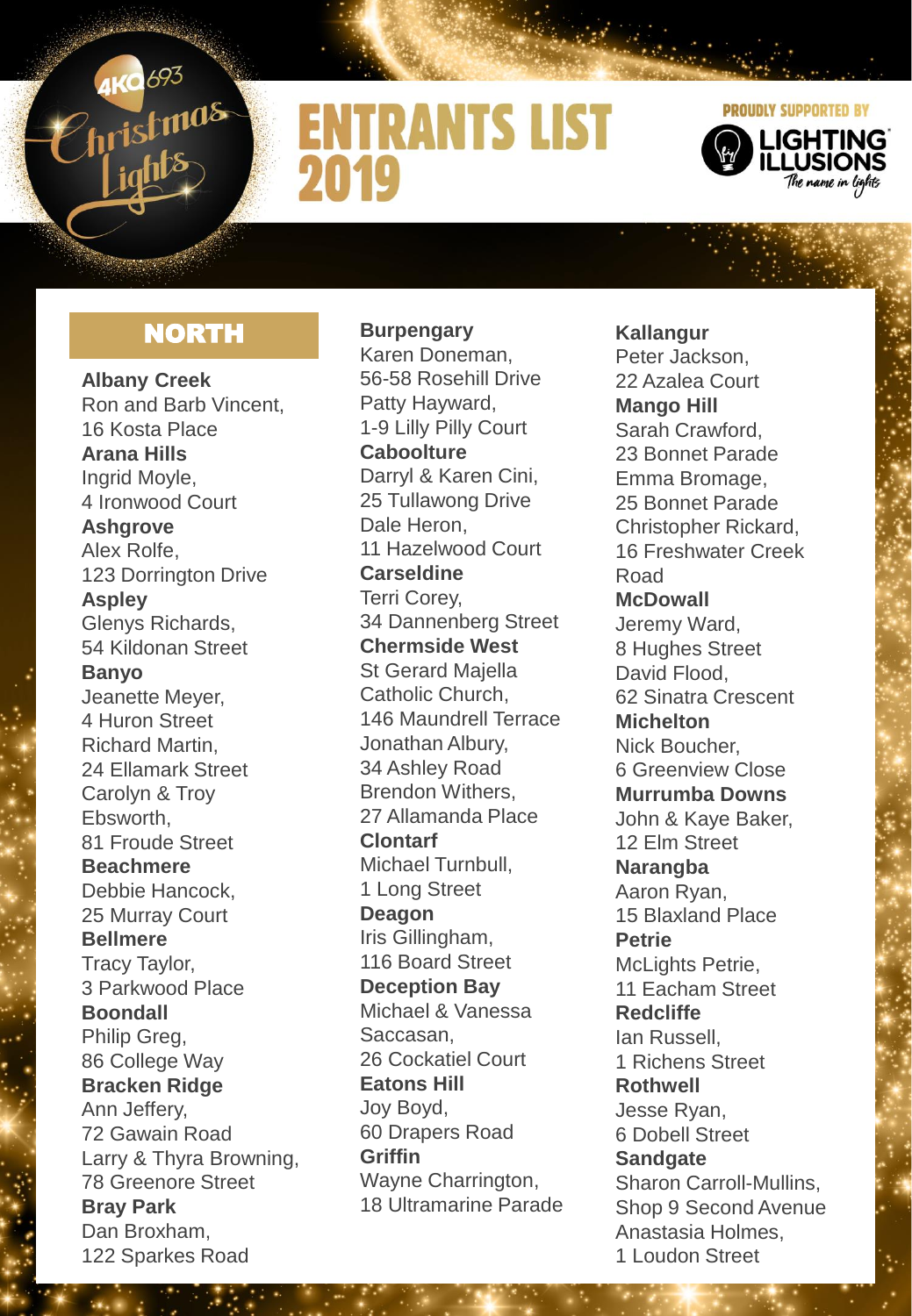

# **ENTRANTS LIST** 2019



### **Stafford**

Matt & Kat Barwick 27 Minimine Street **Strathpine**  Chrystal Cox, 19 Jasmine Street **Warner**  Krystal Corley, 3 Oakwood Road Christine Carroll, 31 Thorrold Street

#### WEST

**Chapel Hill**  Suzanne Claire, 9 Goolman Street **Forest Lake**  James Hamilton, 67 Leichhardt Circuit **Jindalee**  Ian Wright, 18 Mankinna Street Shane & Debbie Horswill, 20 Curragundi Road **Middle Park**  Richard Dornhart, 4 Burwick Close **Mount Ommaney**  Sheena & Phil Robinson, 1 Moncrieff Court **Redbank Plains**  Brad Dickens, 17 Barry Drive



**Sinnamon Park**  21 Hawk Place **Westlake**  Shaun McFadder, 28 Raeside Street Riley Mackenzie, 18 Everard Street Timothy Evans, 2 Gillen Close Laurence Cole, 17 Everard Street John Milner, 16 Everard Street Jeannette Watson, 21 Everard Street Dannielle Robson, 20 Everard Street Reid Moran, 14 Everard Street

### **SOUTH**

**Algester**  Keith Rae, 39 Booyong Street Peter Leahy, 7 Bluedong Place Peter Murphy & Carmen Swindley, 6 Triantha Street Ryan Hodgkins, 32 Cordia Street **Beenleigh** Lea & Rob Ferguson, 67 Lehmans Road